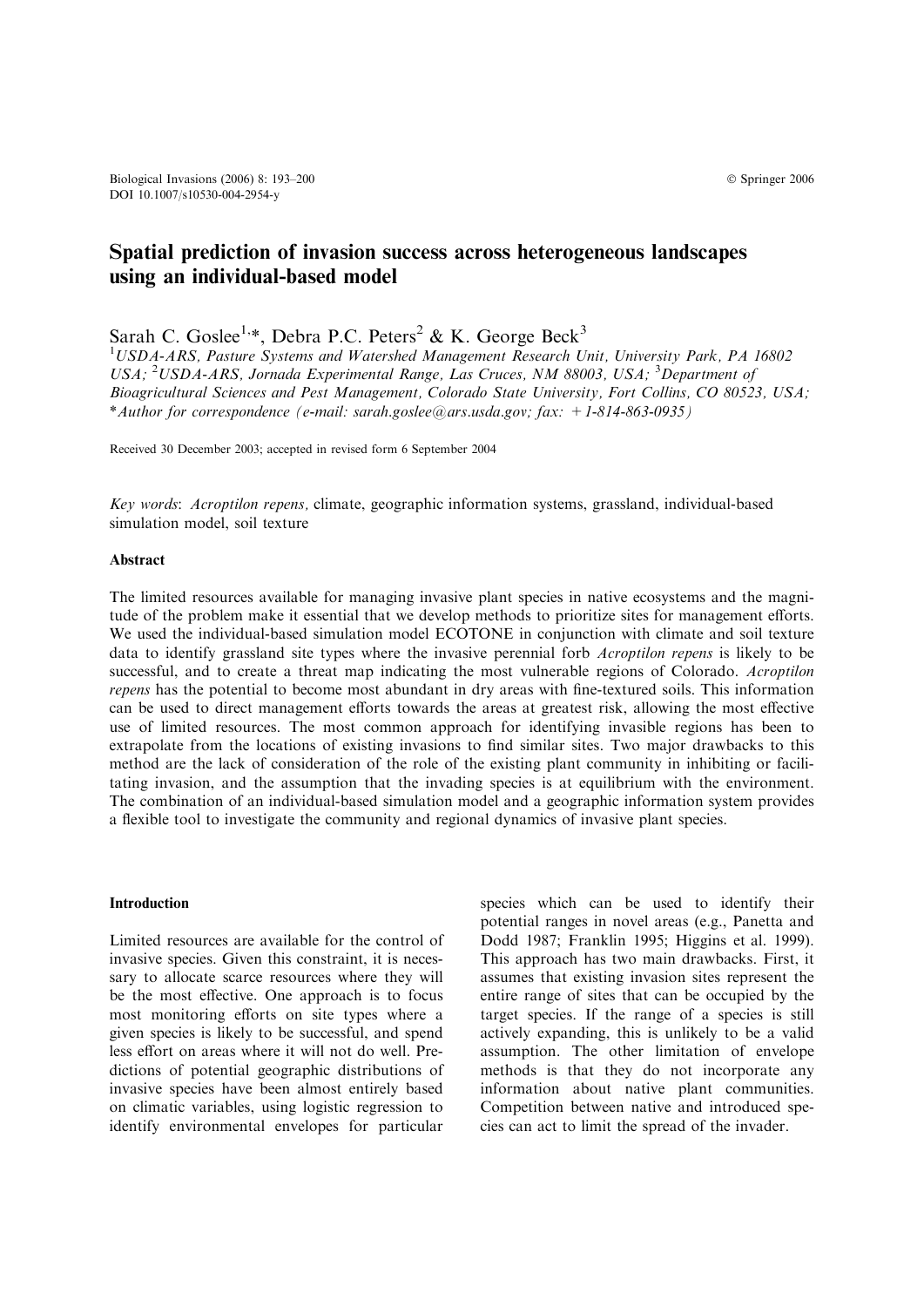An alternative approach is to use a simulation model to identify suitable site types, and then use that information with a geographic information system (GIS) to identify similar site types on the landscape. An individual-based simulation model incorporates traits of the invasive species, characteristics of the existing plant community and abiotic factors. Simulation modeling is a flexible tool that can be used to study both current and potential invasive species over a wide range of environmental conditions and plant community types. Equivalent experimental field studies are very difficult, and may involve the risk of increasing the range of the invasive species (Mack 1996).

Although simulation modeling can produce range maps similar to those resulting from logistic regression of environmental envelopes, it is a much more sophisticated tool. In particular, it avoids the problems inherent in extrapolating from known infestations, such as the bias towards identified habitat types, and can include the effects of ecological factors such as competition and disturbance (Chicoine et al. 1986; Higgins et al. 1999). Simulation modeling also avoids the often invalid equilibrium assumption necessary to extrapolate from current to future distributions. Modeling provides a dynamic response, so that if environmental conditions or the species present change, the results will change accordingly. Simulation modeling can be used to predict future dynamics, and can be used to generate testable hypotheses about key processes or abiotic factors affecting invasion. Simulation modeling may not be an appropriate tool in every case, since effective use requires extensive knowledge about the autecology and physiology of both the introduced and native species. The applicability of the results depends on the accuracy of this information as well as the spatial resolution of available data on soils, climate and other important environmental variables.

We illustrate the simulation modeling approach using a version of the ECOTONE model (Peters and Herrick 2001; Peters 2002) that has been modified to simulate the dynamics of the extremely invasive forb Acroptilon repens (L.) DC. (Goslee et al. 2001). Acroptilon repens is a long-lived perennial with the ability to form dense stable monocultures. This species has become a serious problem in grasslands of the western US and Canada since its introduction from Eurasia in contaminated alfalfa seed during the early 1900s (Rogers 1928; Watson 1980; Roché and Roché 1988, 1991). Acroptilon repens is probably not dispersal limited in Colorado because it was introduced a century ago and dispersed widely in agricultural seed. Like many other invasive species, A. repens can suppress the growth of both crop species and native grasses, resulting in economic losses and decreases in biodiversity. Allelopathy has been implicated in the success of this species (Stevens 1986; Kelsey and Bedunah 1989; Goslee et al. 2001; Grant et al. 2003).

Our objectives were: (1) to use simulation modeling to identify the site types where Acroptilon repens is able to succeed based on soil texture, climate and the native plant community, and (2) to create a coarse-scale threat map identifying the locations of these site types across Colorado. This information can be used to direct management efforts towards the areas at greatest risk, allowing the most effective use of limited resources, and as the background for more intensive research at a finer spatial scale.

# Materials and methods

The most accurate approach would be to simulate each GIS grid cell individually. Unfortunately, the ECOTONE model requires daily weather data for long periods to calibrate the weather simulator, and these data are neither available for all grid cells nor accurately extrapolated across large regions. An intermediate regression step is needed to expand the model results to large areas because the data necessary to model each grid cell directly are not available. The general procedure involves first choosing representative site types from the range of environmental conditions present in Colorado. An individual-based simulation model is used to predict the percentage of the biomass of an invasive species on each of the existing site types. Regression (linear or nonlinear as appropriate) is then used to relate predicted success from the model output to environmental variables for which data are available over the entire geographic area of interest. Finally, the GIS database

# 194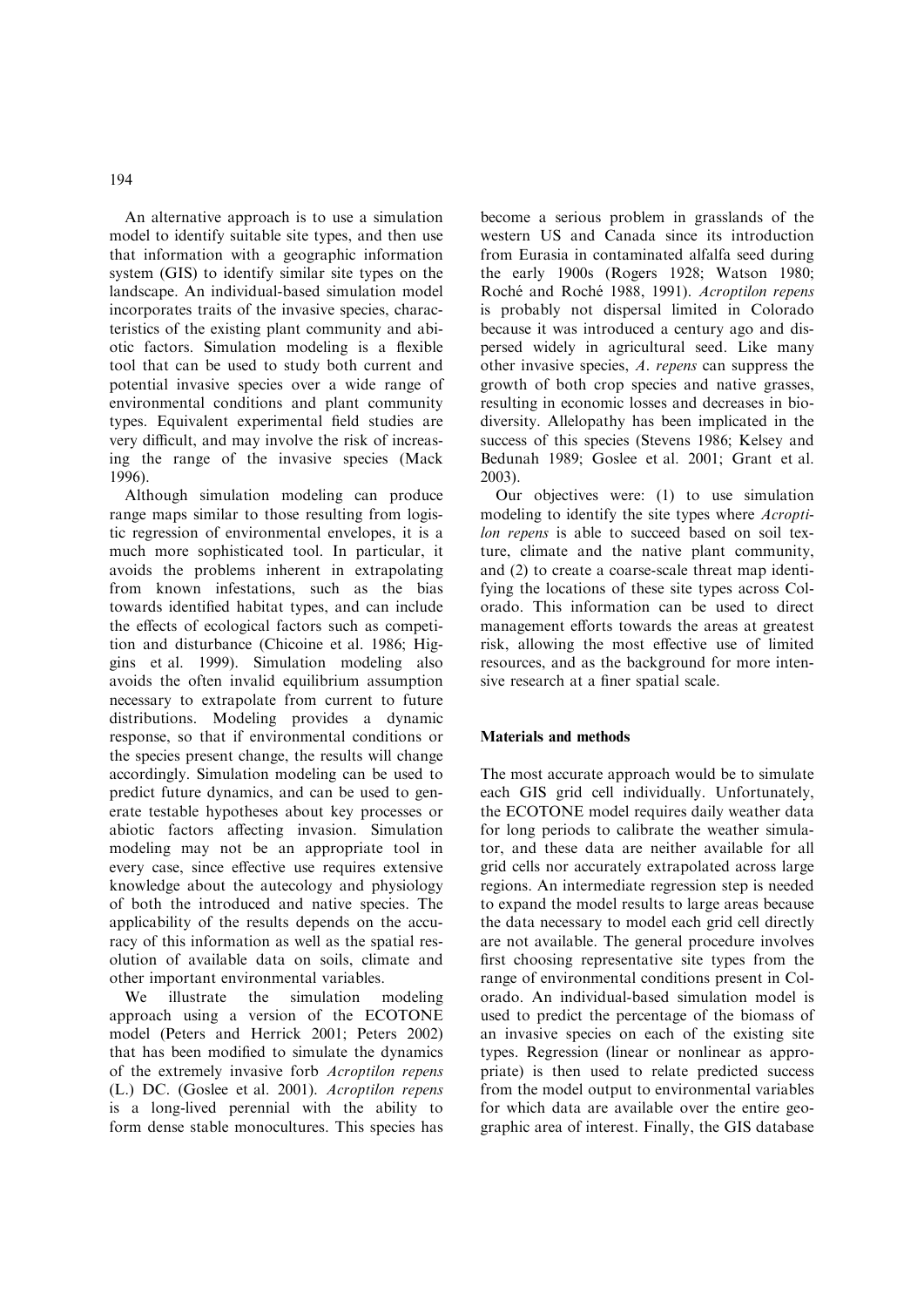provides the spatially-referenced information needed to create a map predicting invasion success across a region.

# Simulation model

ECOTONE is an individual-based below-ground gap dynamics model developed for arid and semiarid grasslands and shrublands, and has been modified for use with allelopathic invasive species (Peters and Herrick 2001; Goslee et al. 2001; Peters 2002). This model simulates recruitment, growth and mortality of each plant on a small plot  $(0.12 \text{ m}^2)$  at an annual timestep. Recruitment probability is determined by the relative availability of seeds of each species. Growth is determined by competition for water by soil layer among plants on a daily timestep, and aggregated to grow plants annually. Probability of mortality depends on species longevity and slow growth constraints for each individual. Driving variables include daily precipitation and temperature and soil texture. The focus of the model is on water availability because of its importance for semiarid systems in Colorado. Further details are provided in Peters (2002); Goslee et al. (2001) describe the allelopathic component.

The major species parameters for ECOTONE include maximum growth rate, photosynthetic pathway and associated traits such as water-use efficiency, maximum plant biomass and aboveground and belowground biomass distributions. Model parameters for 15 plant functional groups common to the grasslands of Colorado were derived from previous research and from the literature, and are described in detail in Goslee et al. (2001).

# Representative site types

We located Colorado weather stations with a continuous record of daily precipitation and temperature for the past 30 years, a time period sufficient to generate long-term weather data using firstorder Markov analysis (Colorado Climate Center 2001). After eliminating all areas of the state which receive  $>50$  cm of precipitation per year, the approximate limit of grassland ecosystems in Colorado, we had 132 stations available. For each weather station, we simulated Acroptilon repens

invasion over a 250-year timespan on four soil textures that represent commonly occurring soils in the state (USDA 1993): clay (58% clay, 22% sand), clay loam (34% clay, 32% sand), loam  $(18\% \text{ clay}, 43\% \text{ sand})$  and loamy sand  $(6\% \text{ clay},$ 82% sand). Soil layer structure was the same as used in Goslee et al. (2001), and soil texture was assumed to be the same for all layers. The same set of plant functional groups was used for each soil texture and weather station. We had a total of 528 separate parameter sets (132 weather stations  $\times$  four soil texture classes).

Each parameter set was used for 25 replicate model runs, each of 250 years of different simulated weather. Replicate runs are needed because recruitment and mortality have stochastic elements. To avoid bias associated with initial conditions, all plots started with no vegetative cover. The model output contained above- and belowground biomass for each species in each year. Because we were interested in long-term invasion success, we chose to summarize these results using the mean percentage of A. repens aboveground biomass during the last 50 years of the simulation, the time at which the initially bare plot has reached a pseudo-equilibrium (sensu Shugart 1984). The combination of long simulations and initially bare plots allowed us to identify site types with physical conditions where A. repens is expected to become established and grow, and where it can compete successfully with native species over many years.

#### Map creation

Linear regression analysis related simulated percentage A. repens biomass to mean annual temperature and total annual precipitation individually and in combination for each soil texture class (S-Plus 3.4; Insightful, Inc.). Three different regression models, mean annual temperature only, annual precipitation only, and temperature and precipitation with an interaction term, were fitted. If detailed weather input parameters had been available for all locations in Colorado, the entire state could have been simulated directly and this step would not have been required.

Our GIS database for Colorado contained soil texture and climate data. We extracted soil texture data (percentage sand, silt and clay) from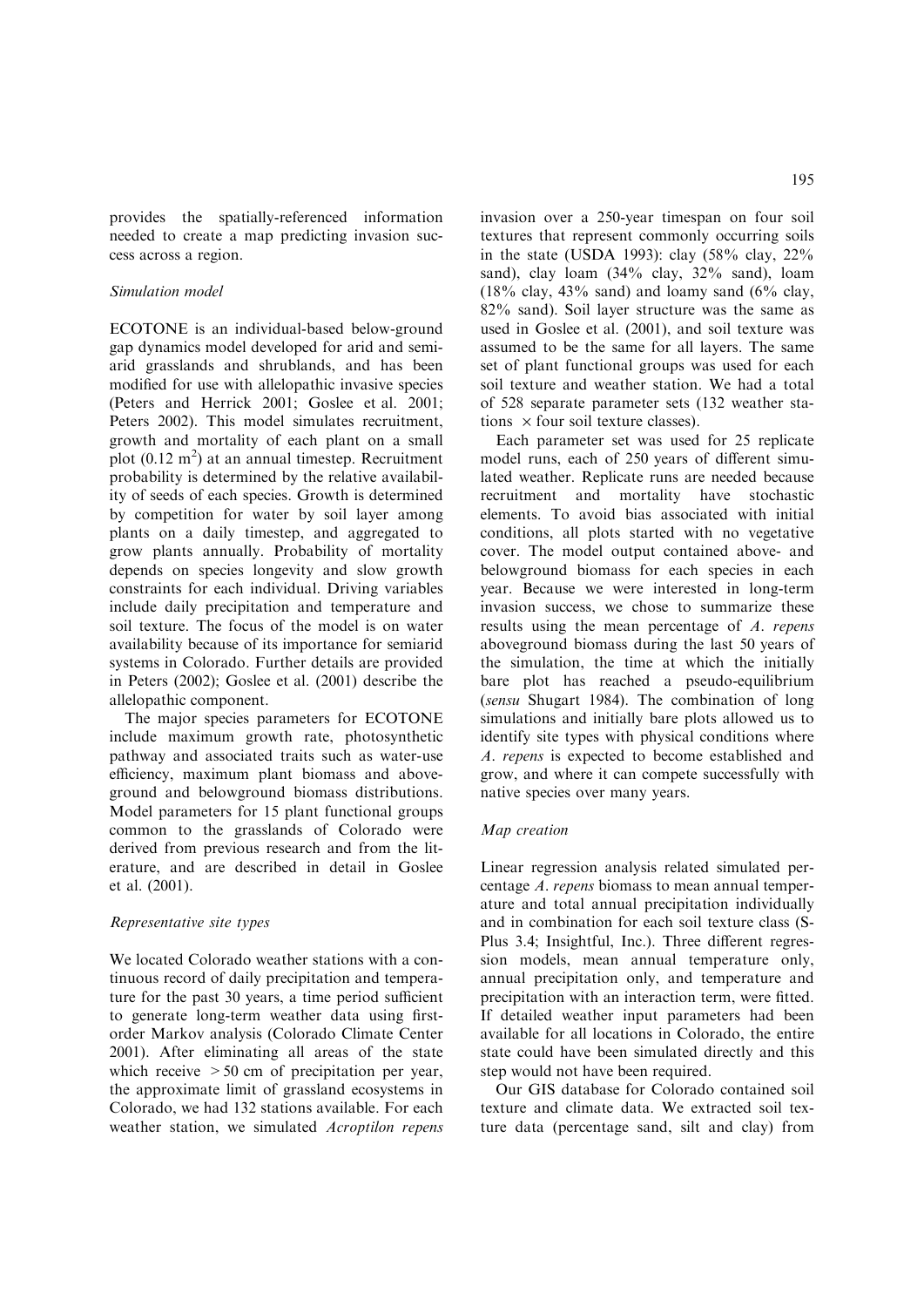|  |                                              |  |  |  | Table 1. Analysis of variance results for simulated percentage A. repens aboveground biomass against percentage soil clay, mean |  |  |  |
|--|----------------------------------------------|--|--|--|---------------------------------------------------------------------------------------------------------------------------------|--|--|--|
|  | annual temperature and annual precipitation. |  |  |  |                                                                                                                                 |  |  |  |

|               | df   | Sum of Sq | Mean Sq | <i>F</i> value | Pr(F)  |  |
|---------------|------|-----------|---------|----------------|--------|--|
| Clay          |      | 2629547   | 2629547 | 24185.45       | 0.0000 |  |
| Precipitation |      | 507386    | 507386  | 4666.72        | 0.0000 |  |
| Temperature   |      | 137128    | 137128  | 1261.25        | 0.0000 |  |
| Residuals     | 1696 | 1271640   | 109     |                |        |  |

STATSGO soils maps (USDA 1991). PRISM temperature and precipitation maps for Colorado were used as a source for minimum and maximum monthly temperature and monthly precipitation, which were used to calculate annual averages and totals (Daly et al. 1994). All GIS data were imported into ArcInfo (ArcInfo 7.2, ESRI, Inc), and rescaled to a consistent pixel size (5 km). The best-fit linear regression equation describing simulated A. repens biomass for each soil texture class was used within ArcInfo to create a map of Colorado indicating the predicted A. repens percentage biomass for each grid cell.

# Model testing

The model was tested for A. repens in eastern Colorado as part of previous work (Goslee et al. 2001). Although formal sensitivity analyses were not conducted, preliminary analyses suggest that model output is most sensitive to parameters associated with competition for water. However, changing these parameters within a reasonable range of values did not change the results presented here. Results of the simulation model were compared to known A. repens locations. A survey of state county extension agents and weed supervisors identified 528 locations in Colorado where A. repens is found (Goslee et al. 2003). Cover data were not available for these sites. All locations were incorporated into the GIS database for comparison with the simulation results.

# Results

#### Prediction of A. repens abundance

ECOTONE predicted a wide range of A. repens success across Colorado, from 3.4 to 99.6% of the total aboveground plant biomass, with a

median value of 44%. The performance of A. repens was related to all three environmental factors chosen for analysis (Table 1). Soil clay content showed the strongest effect on A. repens percentage biomass, followed by precipitation and temperature. The percentage of A. repens biomass was highest at low precipitations and high temperatures. Simulated percentage biomass was significantly different among the four soil classes (Figure 1). Acroptilon repens was most abundant on fine-textured soils (clay and clay loam). Success of A. repens on clay and clay loam soils was more variable than success of coarsertextured loam and loamy sand soils.

# Development of threat map

Of the three regression models tested, the interaction models had the greatest explanatory power. A separate regression equation was calculated for each soil texture class, and used with the GIS soil and climate data to create the threat map for



Figure 1. Simulated percentage A. repens aboveground biomass for each of four soil textures. All means are highly significantly different (*t*-test;  $P \leq 0.001$ ). The box area contains the middle 50% of the data, and the median is voided from the box so that skewness can be assessed. Outliers are shown as lines beyond the whiskers, which indicate 1.5 times the interquartile range (S-Plus defaults; Insightful, Inc.).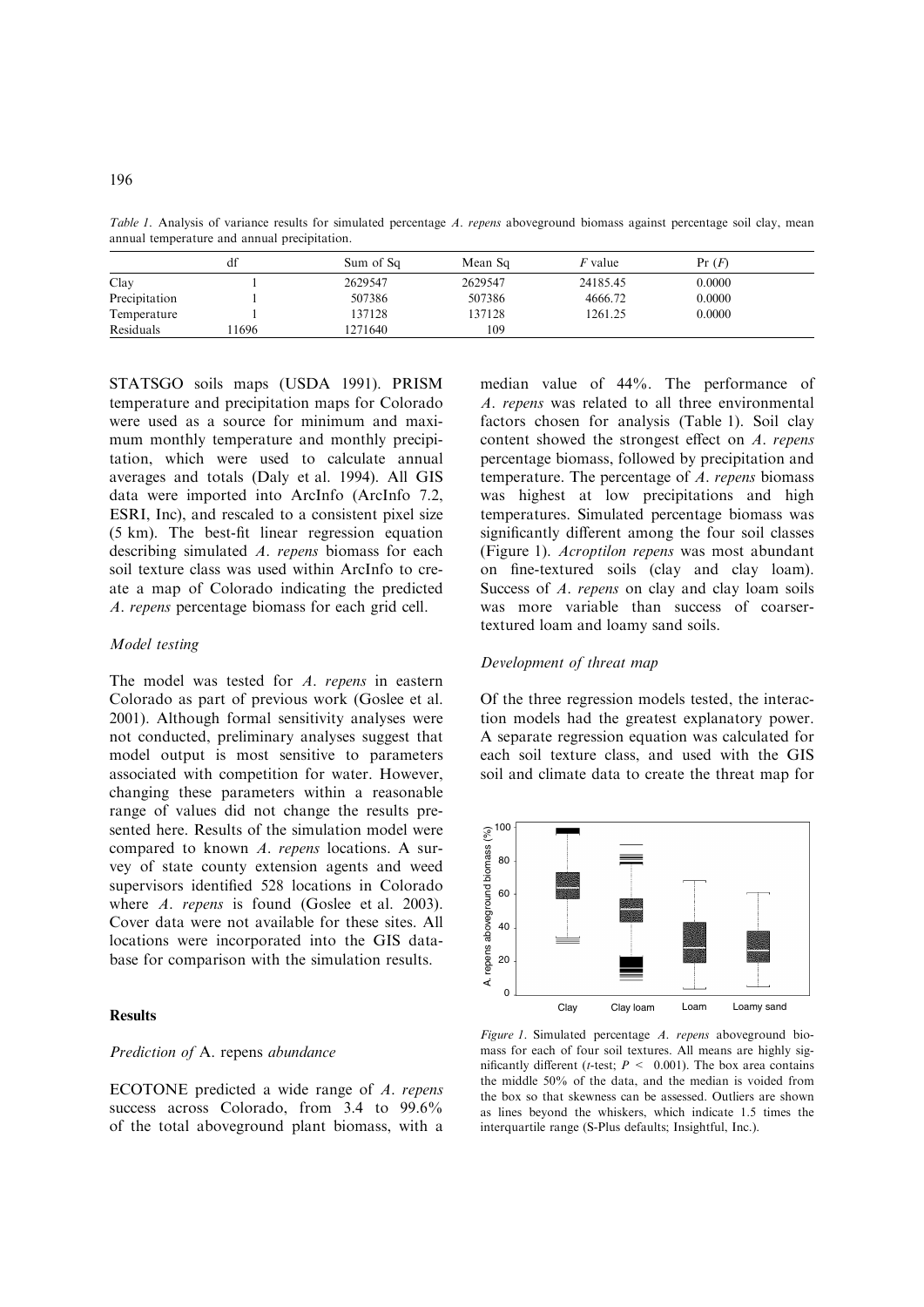Table 2. Regression coefficients for simulated percentage A. repens aboveground biomass against temperature and precipitation for each of four soil texture classes. The temperature coefficient was not significant for loamy sand, while the precipitation coefficient was not significant for clay loam, but in both cases the interaction of temperature : precipitation was highly significant. All other coefficients were significant.

|               | Clay    | Clayloam | Loam    | Loamy sand |
|---------------|---------|----------|---------|------------|
| Intercept     | 115.49  | 54.47    | 53.43   | 55.91      |
| Temprature    | $-0.92$ | 1.37     | 0.96    | $-0.05$    |
| Precipitation | $-1.47$ | 0.08     | $-0.15$ | $-0.41$    |
| Temp: Precip  | 0.04    | $-0.07$  | $-0.09$ | $-0.04$    |

Colorado (Table 2). This extrapolation showed that A. repens could potentially be found throughout the state in varying amounts due to interactions between temperature, precipitation and soil



Figure 2. Predicted threat map for A. repens in Colorado based on ECOTONE simulation results. Black squares show the locations of known A. repens patches. White areas are outside the ecological bounds of the model (>50 cm precipitation per year).

texture (Figure 2). The least susceptible sites were located along the eastern border; much of the eastern plains had a low likelihood of Acroptilon repens success  $\left($  < 35% aboveground biomass). The exceptions were patches associated with finetextured soils generally located in river valleys, particularly along the Platte River in the northeast and the Arkansas River in the southeast. There were two main susceptible areas in the central portion of the state: one around Alamosa in south-central Colorado and the other in Park County in the center of the state. There were also scattered invasion cells throughout the mountains at lower elevations and in valleys. In the western part of the state, A. repens was most successful in river basins, along the Colorado River in west-central Colorado and the White River in the northwest. Scattered invasion sites were predicted in the southwestern portion of Colorado as well.

Known A. repens locations overlain on the threat map showed a good correspondence with predicted areas of greatest biomass proportion. The most notable exceptions were two clusters of actual A. repens patches, one near the eastern border of the state in Kiowa County, and the other near the northern border in Larimer County. Both of these clusters were around reservoirs, which are artificial features below the resolution of the GIS layers used, and so would not be expected to be identified as threatened areas by the model.

#### **Discussion**

The individual components of our analysis strategy have been previously applied to the study of invasive exotics. GIS methods have been used to investigate weed ranges, and to simplify the process of identifying environmental envelopes for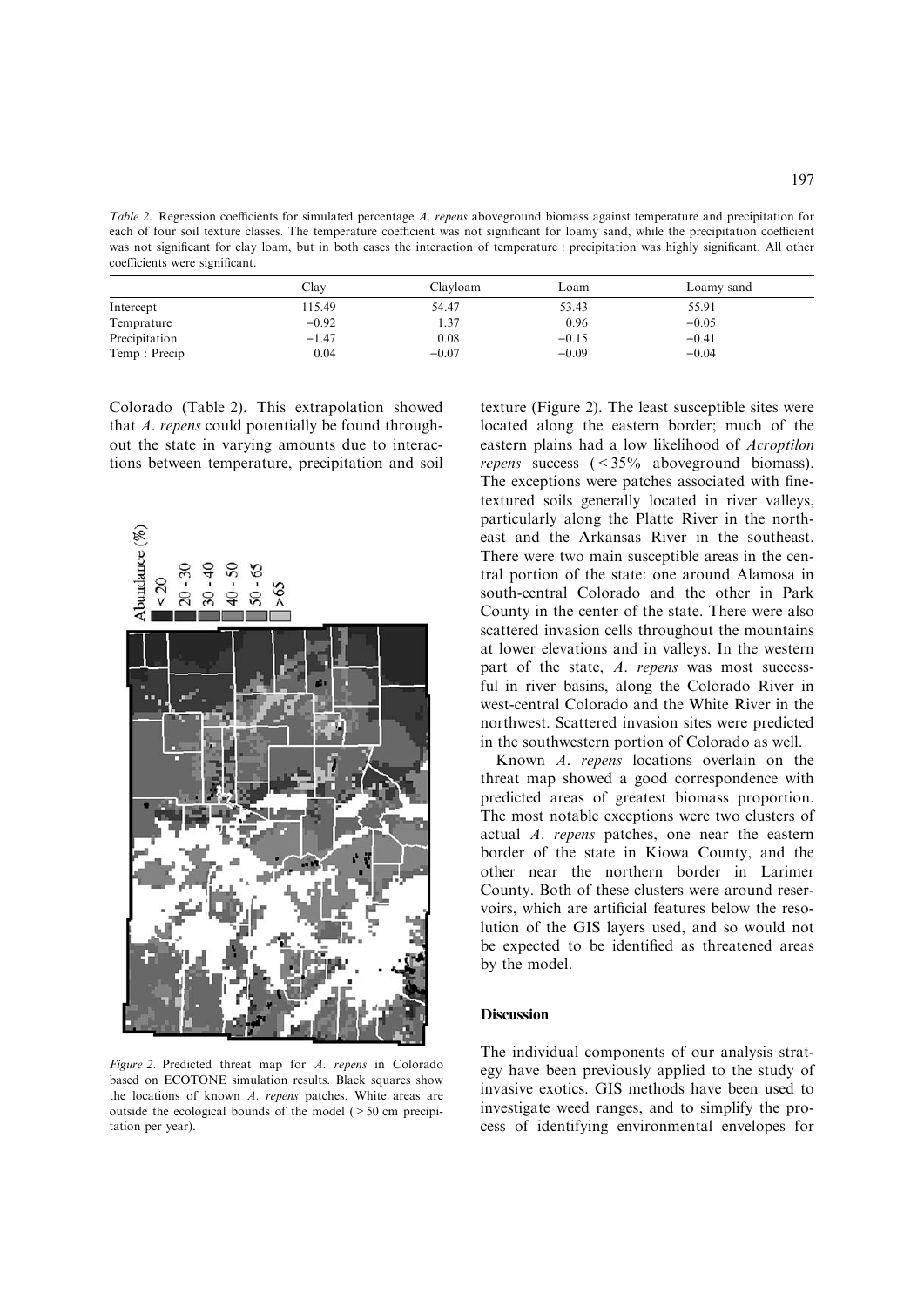individual species (Burkart and Buhler 1997; Goslee et al. 2003). Various types of simulation models have also been used. Spatial models, such as the common diffusion model, often do not consider spatial heterogeneity or ecological processes other than dispersal (Higgins et al. 1999). While this class of model can be used to predict an overall range expansion area (e.g., Smith et al. 1999), it cannot predict the fate of an individual site. Individual-based models allow for the inclusion of both spatial heterogeneity and ecological processes, and can be used to make predictions for a particular location. Higgins and Richardson (1996) point out the potential utility of individual-based models, but note that they have been used little in the study of invasive species (see Goslee et al. 2001 for an exception). The major advantages of individual-based simulation models for predicting invasive species abundance include their ability to consider particular processes and interactions, their predictive capability, and their ability to incorporate alterations in local disturbance regimes or climate patterns.

Simulation model results showed that A. repens has the potential to become most abundant in dry areas of Colorado with fine-textured soils. The interaction between precipitation, temperature and soil texture led to high spatial heterogeneity in A. repens distribution across the state. The threat map of Colorado showing predicted A. repens percentage biomass can be used to target resources (money and effort) to regions where A. repens is likely to be a serious problem. Because we were interested in creating a coarsescale threat map, we chose not to incorporate the effects of disturbance or seed dispersal. Our objective was to identify regions that require more (or less) intensive monitoring, and not to understand invasion dynamics at a fine scale. It is difficult or impossible to predict seed dispersal or disturbance events at a regional scale. Instead we tried to identify areas where A. repens will be successful if it becomes established. These are the regions that should be watched, so that if disturbance conditions and propagule availability allow A. repens to become established it will be detected early.

The simulation model-GIS approach allowed us to use all information on this species available in the literature and from our own

research in conjunction with detailed climate and soils data. This process-based method more closely duplicates our understanding of the ecological functioning of plant communities than any other technique which has been used to describe potential ranges of introduced invasive species. Using an individual-based simulation model to examine the success of invasive species allows the isolation of environmental and climatic factors and plant community traits that facilitate or retard the spread of a particular species. The simulation model indicated that soil texture and precipitation were more important than temperature as determinants of A. repens success. Simulation results were supported by analysis of known A. repens locations (Goslee et al. 2003).

The predicted A. repens distribution did not match all known locations. In cases where the simulation model failed to identify groups of known patches as a threatened area (errors of omission), the main reason is probably the coarse resolution of soils and climate data. The scale used completely missed small artificial features such as reservoirs. This could be remedied by more detailed modeling of areas of particular interest, if sufficiently fine-grained data were available. Errors could also be due to lack of complete understanding of the ecology and physiology of A. repens, although previous work suggests that our methods are accurate at the site level for grassland vegetation (Goslee et al. 2001). A third potential source of error is our assumption that a particular group of functional types adequately represents the existing vegetation over a wide geographic area. Our predictions for eastern Colorado shortgrass steppe areas are more accurate than our extrapolation to other grassland types in the western part of the state because ECOTONE was originally developed and parameterized here. The latter two sources of error also contribute to the likelihood of errors of commission, where areas are predicted to be high-risk for A. repens, but none is known. It is important to make the distinction between potential habitat and actual habitat. These areas may actually be unoccupied by Acroptilon repens because seeds were never transported to the vicinity. It is likely that our knowledge of Acroptilon repens locations is incomplete, and a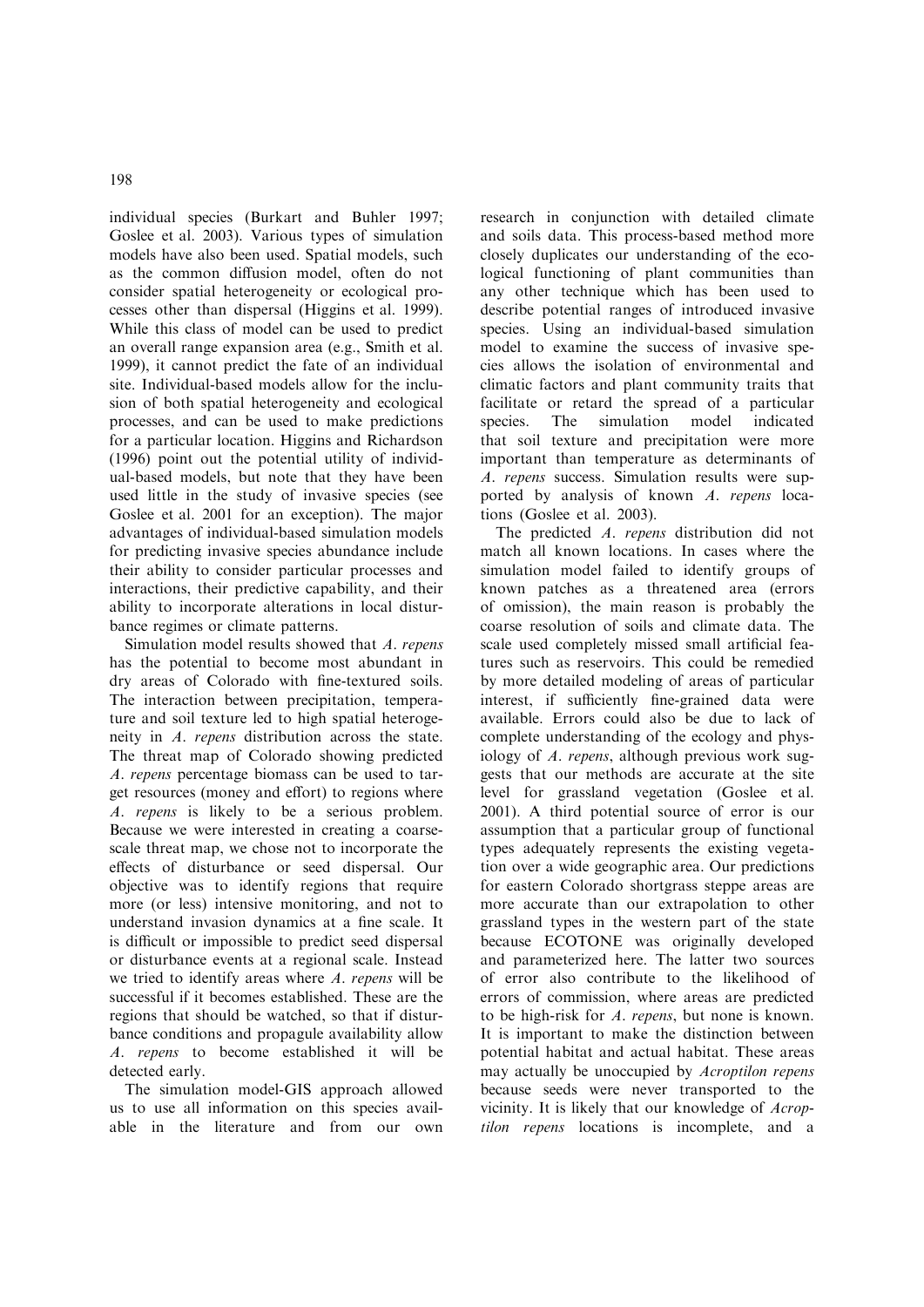detailed survey may well locate infestations within those areas.

Simulation models require considerable information about both the invasive species and the existing community. For systems where these data are available, simulation models have a number of advantages, including the ability to take into account existing vegetation type, to incorporate ecological processes, and to predict the success of an invasive species at a much finer scale than the regression model. The coarse resolution of the soils and weather data available restricted us to a regional approach, but the approach presented here will become increasingly valuable for site prediction as data resolution and availability improve. The simulation model approach has many more applications than simply range prediction. Once a model has been developed, parameterized and tested for a particular community type, it can be used to examine traits of actual or hypothetical species that allow them to become invasive. The combination of simulation model and GIS provides the ability to examine geographic patterns, species traits and community dynamics. Simulation modeling can be used to identify key processes and to generate hypotheses about species distributions. This approach can evaluate the success of an invasive plant species under hypothetical conditions. These include climate change scenarios, management plans, disturbance regimes, and many more. Thus, the simulation model-GIS approach can be of great benefit to ecologists, planners and policymakers because it allows estimates of risk to be made for particular species in a wide variety of situations. Even without the need for prediction under different hypothetical conditions, a threat map such as that presented here is quite useful for allocating limited management resources towards those areas where the invasive exotic perennial A. repens is most likely to thrive.

## Acknowledgement

This research was funded by the USDA National Research Initiative Competitive Grants Program award #9600468.

#### **References**

- Burkart MR and Buhler DD (1997) A weed distribution analytical framework using a geographic information system. Weed Science 45: 455–462
- Chicoine TK, Fay PK and Nielsen GA (1986) Predicting weed migration from soil and climate maps. Weed Science 34: 57–61.
- Colorado Climate Center (2001) Atmospheric Science Department, Colorado State University, Fort Collins, CO. http:// ulysses.atmos.colostate.edu
- Daly C, Nielson RP and Phillips DL (1994) A statistical-topographic model for mapping climatological precipitation over mountainous terrain. Journal of Applied Meteorology 33: 140–158
- Franklin J (1995) Predictive vegetation mapping: geographic modelling of biospatial patterns in relation to environmental gradients. Progress in Physical Geography 19: 474–499
- Goslee SC, Peters DPC and Beck KG (2001) Modeling invasive weeds in grasslands: the role of allelopathy in Acroptilon repens invasion. Ecological Modelling 139: 31–45
- Goslee SC, Beck KG and Peters DPC (2003) Distribution of known Acroptilon repens stands across Colorado in relation to climatic and environmental factors. Journal of Range Management 56: 206–212
- Grant DW, Peters DPC, Beck KG and Fraleigh HD (2003) Influence of an exotic species, Acroptilon repens (L.) DC., on seedling emergence and growth of native grasses. Plant Ecology 166: 157–166
- Higgins SI and Richardson DM (1996) A review of models of alien plant spread. Ecological Modelling 87: 249–265
- Higgins SI, Richardson DM, Cowling RM and Trinder-Smith TH (1999) Predicting the landscape-scale distribution of alien plants and their threat to plant diversity. Conservation Biology 13: 303–313
- Kelsey RG and Bedunah DJ (1989) Ecological significance of allelopathy for Centaurea species in the northwestern United States. In: Proceedings of the Knapweed Symposium, pp 10–32. Montana State University, Bozeman
- Mack RN (1996) Predicting the identity and fate of plant invaders: emergent and emerging approaches. Biological Conservation 78: 107–121
- Panetta FD and Dodd J (1987) Bioclimatic prediction of the potential distribution of skeleton weed Chondrilla juncea L. in western Australia. Journal of the Australian Institute of Agricultural Sciences 53: 11–16
- Peters DPC (2002) Plant species dominance at a grassland– shrubland ecotone: an individual-based gap dynamics model of herbaceous and woody species. Ecological Modelling 152: 5–32
- Peters DPC and Herrick JE (2001) Modelling vegetation change and land degradation. In: Wainwright J. and Thornes. J. (eds) Land Degradation in Drylands: Current Science and Future Prospects. Invited paper. Special Issue of Advances in Environmental Monitoring and Modeling. (http:// www.kcl.ac.uk/kis/schools/hums/geog/advemm.html)
- Roché CT and Roché BF Jr (1988) Distribution and amount of four knapweed (Centaurea L.) species in eastern Washington. Northwest Science 62: 242–253